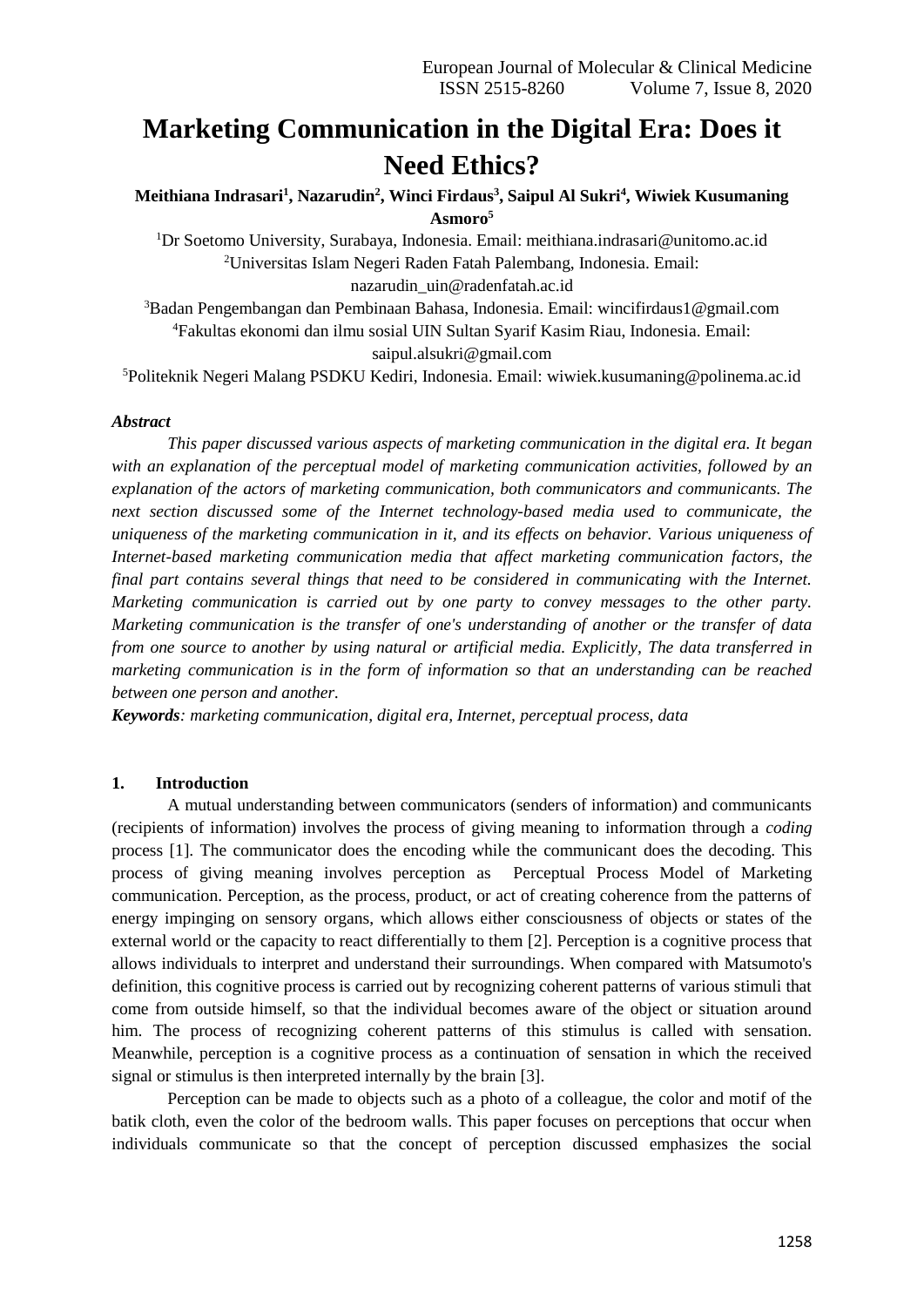perceptions. Social perception occurs in four stages namely selective attention/comprehension, encoding and simplification, storage and retention, and retrieval and response [4].

In marketing communication, it appears that the perceptual process occurs when the sender of the message does the *coding* and the message receiver translates the code (*decoding*) and then interprets the message received. Interpretation activities will occur through a selection process to understand the code sent. If there is some information received, data selection is carried out according to individual characteristics and past experiences stored in memory [5].

After the process of compiling messages through a code in the form of letters, words, sounds, and images has been completed, the communicator chooses what media to use so that the message is received by the communicant properly according to his expectations. The dictions or symbols in communicating is closely related to age, gender, and the formality of the relationship between the two parties. The younger generation tends to use interactive and informal symbols [6].

Media wealth theory or better known as Media Richness Theory (MRT) categorizes media wealth based on the variety of languages that can be delivered such as face-to-face marketing communication, the speed in getting feedback, the number of marketing communication channels involved (audio/visual/verbal/non-verbal), and the ability to accommodate personal closeness related to the desired marketing communication context [7]. With the increasing frequency of use of internet technology in marketing communication, MRT is modified so that media wealth leads to the accuracy of media use according to its purpose.

In terms of the richness of the nature of the media, *face to face* dialogue is the richest medium because it is rich in verbal and non-verbal signals. In face-to-face dialogue, it is easy for individuals to get feedback so that the opportunity for interpersonal marketing communication is greater. The internet-based marketing communication medium that comes closest to face-to-face dialogue is *video conferencing* [8]. Examples of *video conferencing* that are increasingly being used today are Skype and FaceTime. while VoiceMail, Instant Messaging (IM), Email, Short Message Service (SMS), Internet Relay Chat (IRC), and Voice over the Internet Protocol (VoIP) fall into the weak media category.

Are all messages sent by the communicator can be received by the communicant? There are several causes for failed messages in the marketing communication process, namely: (1) barriers that originate in the marketing communication process, (2) personal barriers, (3) barriers that occur in the media used, and (4) semantic barrier.

#### **2. Marketing communication Process Barriers**

The first thing that is often be the source of obstruction of messages received by the communicant is the process of sending and receiving messages is not smooth. Process barriers can occur in the message communicator, the encoding process, the media process, the interpretation process, the communicant's process, and the feedback process [9].

First, marketing communication does not occur because the communicator does not send the information for various reasons, such as fear or embarrassment. This marketing communication barrier is quite a lot experienced by individuals, especially those who are classified to the shy adolescents. Three causes of marketing communication problems, namely the existence of unpleasant past experiences related to marketing communication, negative thoughts that if individuals communicate [10], others will not listen to them, and lack of opportunities to practice marketing communication. In the internet era, the failure to deliver a message can also occur because the sender mismanages the technology, for example, errors in writing the address in the email that is sent,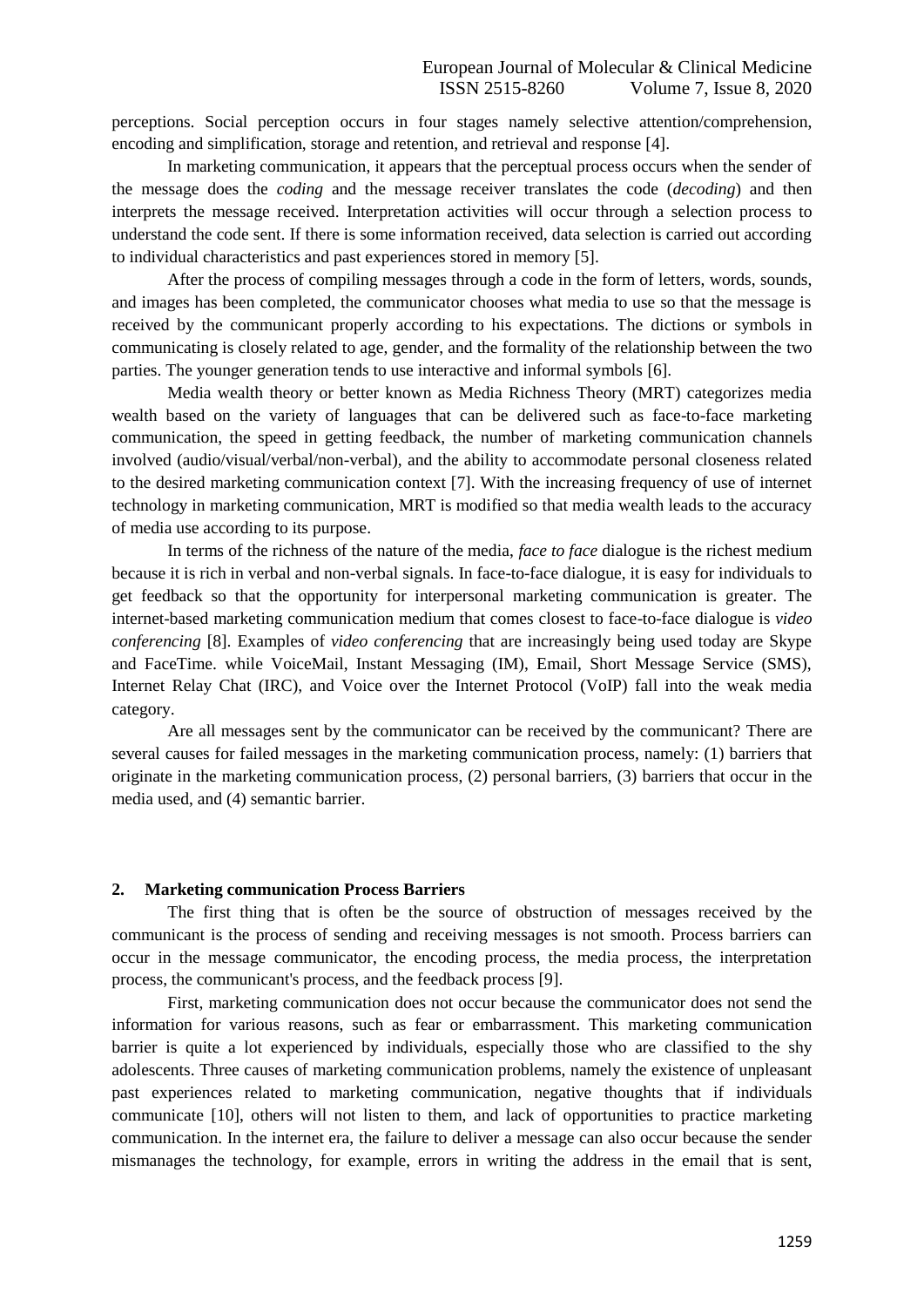forgetting to attach *files* in attachments, even some marketing communication user experiences also state that their message was not sent because they forgot to click *send*.

Second, errors in the encryption process. In conventional marketing communication, this happens when the sender chooses the wrong word to convey the message so that the meaning captured by the receiver is different. Another possibility is that the sender of the message has selected the right words but the intonation is not correct. In internet-based marketing communication, this barrier can get worse because messages sent on the internet are only conveyed in text form. *Emoticons*, punctuation, and capital letters can give different meanings [11]. *Emoticons* can complement expressions but the mistakes in choosing emoticons can be fatal. It can also happen if the message is written in capital letters and uses certain punctuation marks that make the message contains different meaning.

Third, many barriers originating from the media are also experienced in communicating. Computer *hangs* and unable to process data is a common and basic barrier. Inappropriate *software* or applications can also be a source of barriers for internet-based marketing communication. Besides, marketing communication is often hampered because internet service providers experience disruption for various reasons.

Fourth, marketing communication barriers occur in the *decoding* interpretation process. This can happen when the recipient of a message encodes the received message using a mental process that is different from the mental process of the sender. Marketing communication barriers can also occur when the sender and recipient of the message do not understand each other's language. For example, when a foreign collaborator says *'lighten up'*, maybe the response given by the recipient of the message will be different because the individual doesn't understand the term.

Fifth, other marketing communication barriers that can occur originate from message recipients who are late in receiving them due to various activities. In the era of the internet, although the messages can be sent at any time, the users of marketing communication media with other tasks make them unable to take the time to read messages at the right time. For example, when a teacher is teaching in front of the class, they cannot read the message at least during the learning process.

The final marketing communication barrier can occur because the messages sent are not responded properly. Lately, it often happens when a communicator delivers certain information, the communicant doesn't listen for various reasons. In the information era, there are so many messages sent. This makes technology users experience '*information overload'*, which makes communicants unfocused. An example that often occurs, a lecturer delivers the information, sometime later a student asks a question about the content of the information that has just been delivered.

#### **3. Personal Characteristics Barriers**

Several studies that have been conducted show that ignorance or misunderstanding is often caused by personal matters of the communicating parties. How does news senders perceive the information they will convey then translate it into marketing communication symbols that can be understood by others. For example, lecturers who will send a message to students about a lecture assignment. They must think first about what information they want to convey [12]. After deciding on some of the information to be conveyed, these lecturers began designing what words they would use to compose their message sentences. If it will be delivered orally, will it be delivered face-to-face? or by phone? If it is decided that the message will be delivered in writing, what media will be used?

The selection of the media needs to consider several things, including: to whom the message is addressed, what type of information to convey, how long it is expected for the recipient of the message to respond back to the message. If a lecturer wants to report about an assignment that must be done immediately, the choice of media will be different if the information that will be shared is about the change of lecture classroom which will be held 'tomorrow morning'. Information about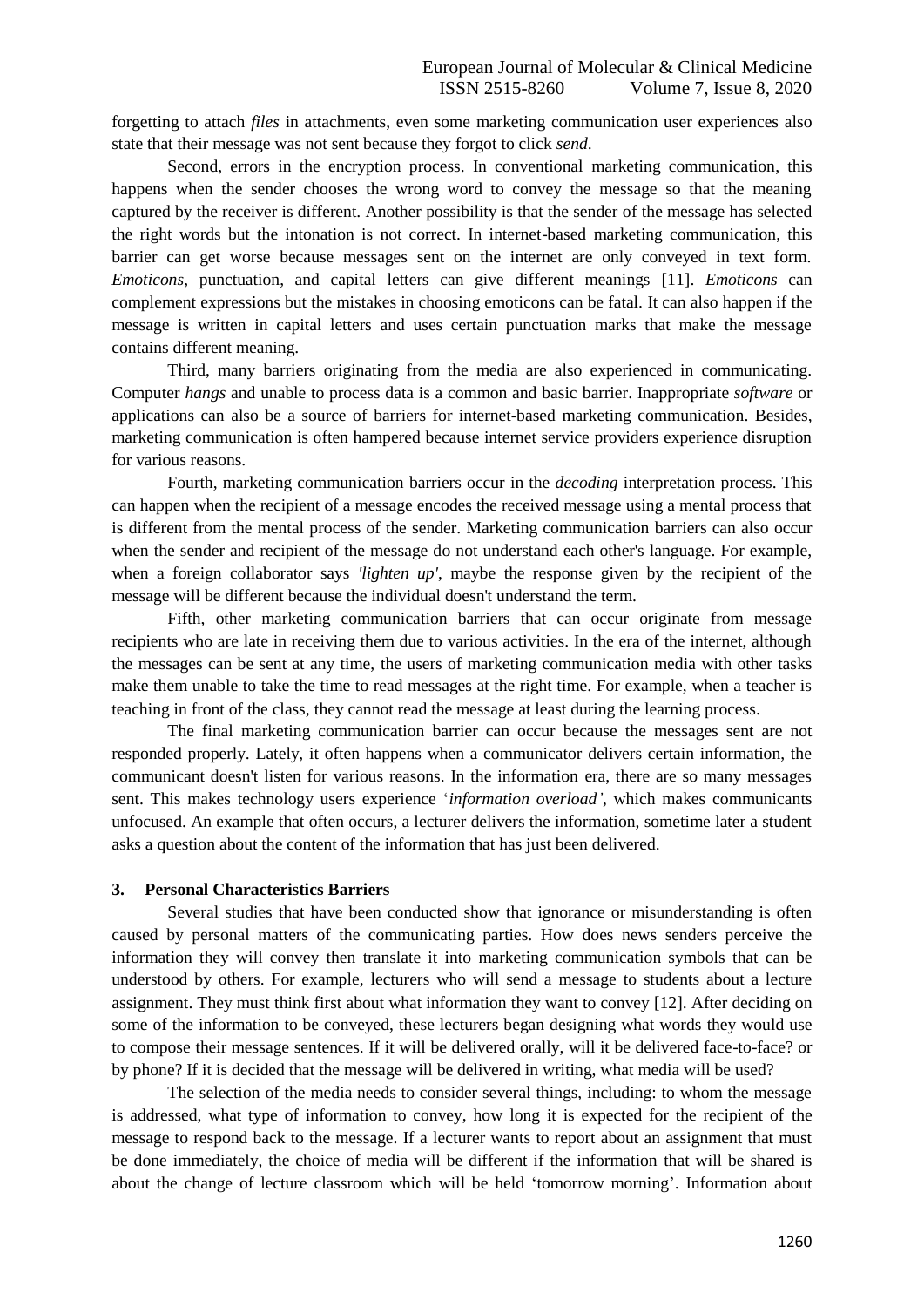lecture assignments may invite questions from students so that the media used should be media that facilitate questions [13]. On the other hand, information about the change of the lecture classroom which will take place 'tomorrow morning' does not require discussion so it can be conveyed via SMS *broadcast* to provide brief information.

After the message is sent, the recipient performs the message interpretation process. As in the first process when the lecturer who will send the message, constructs his thoughts about the message he will send, the student who receives the message will also do the same thing, namely translating the code sent by the lecturer. Uniquely, the message content sent by the lecturer as the same as the message received by the students, however, because the process involved is perception, the same message could be interpreted differently by students [14].

Do misunderstandings in marketing communication occur because of different perceptions? There are three sources of errors in marketing communication, namely personal, physical, and semantic factors. This difference in perception is often be the beginning of misunderstanding. Therefore, several factors that influence this perception need to be examined one by one. Concerning marketing communication in the digital era, each of these factors is discussed based on the changes that have occurred in the digital era [15].

As noted on the previous page, marketing communication involves a great deal of the perceptual process. A perceptual model of the marketing communication process. Several factors that come from things that are personal play an important role when individuals communicate. There are several sources contained in personal factors that can determine the effectiveness of marketing communication. This paper lists the processed results of the two books by combining several sections so that they become more concise [16].

First, the skill in communicating effectively. This skill is often uniquely present within a person. Oral marketing communication is reflected in individuals who can speak fluently, have a rich collection of vocabulary, nonverbal expressions that match the information conveyed, reflect enthusiasm when speaking, and the ability to listen actively to everyone with whom they communicate. This skill allows other people who communicate with them to feel attracted and feel valued.

Second, the background factor of the individual's life. Everyone has different life experiences and parenting. It affects the frame of mind that individuals use when observing the life around them related to relationships with other people. Selection is influenced by the unique experiences that individuals have so far.

Third, stereotypes and prejudices that prevail in the environment influence individual beliefs about a group of people. Usually based on ethnicity, belief, political organization, or other groupings. Currently, generation-based groupings are also happening. Generation X consider that generation Y is different from them because they live in an era of fast-paced information technology so that they do not appreciate the process. These stereotypes cause marketing communication distortions so that they can have undesirable consequences, such as conflicts between groups and difficulties in building trusting relationships. This stereotype exists and cannot be eliminated in society. Marketing communication actors need to be aware of this problem, so that they are aware of any misperceptions that may develop into bigger problems.

The last factor influencing marketing communication is personality. Everyone has their own characteristics, although they can be changed, it takes a relatively long time. There are personality traits known as individuals who are gregarious, love to socialize, and are good at talking. Individuals with extraversion personality traits are good at talking, enjoy socializing, and are not easily offended. Extrovert and introvert individuals do not differ in communicating via internet media, marketing communication barriers can be experienced by individuals with low extraversion personality traits because they tend to wait and are not assertive.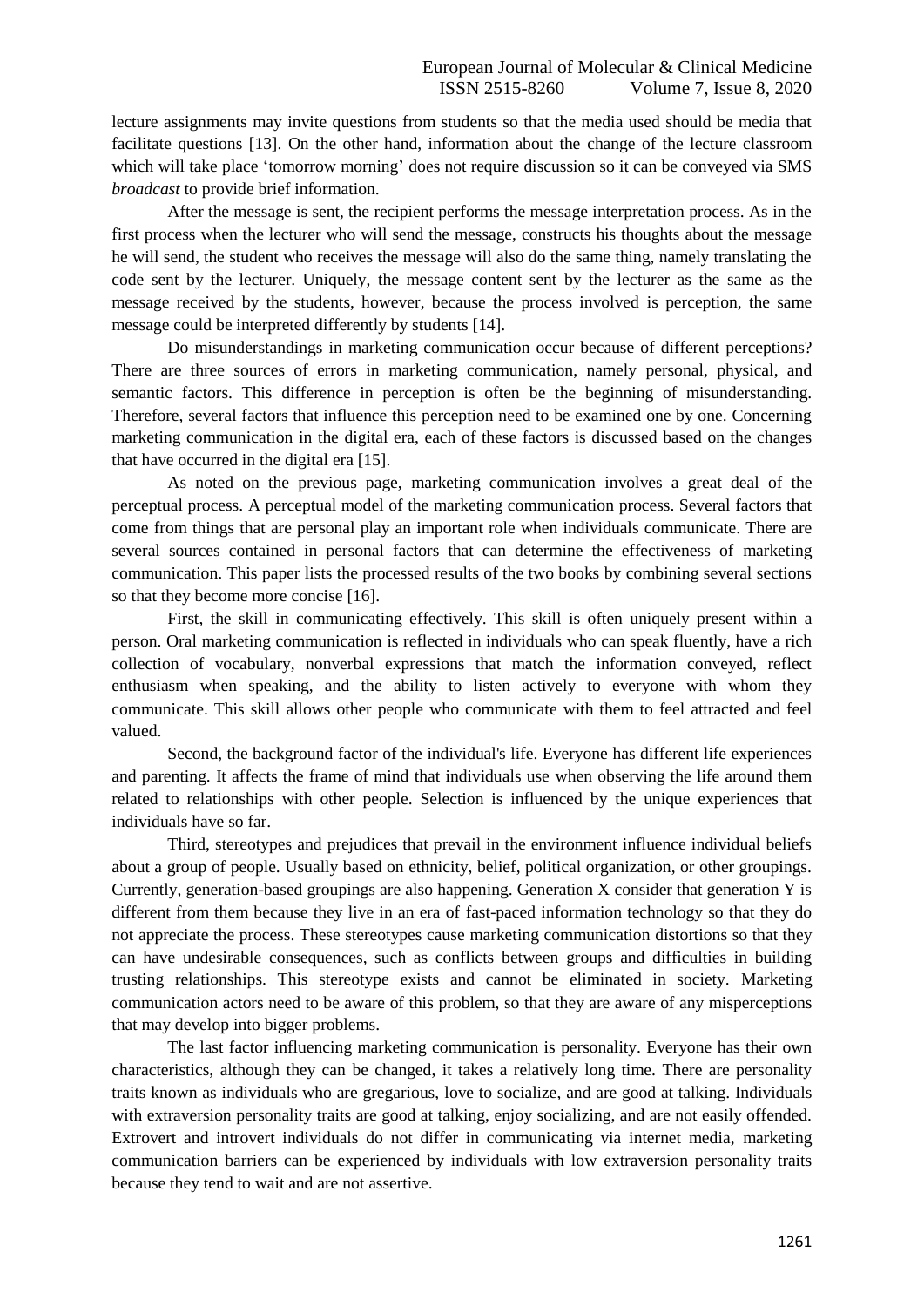### **4. Physical Environment Barriers**

The condition that is often be the source of marketing communication barrier is the physical environment. The place where the marketing communication takes place, for example, a conversation conducted when an individual is waiting for a bus at a roadside stop so that both parties, both the sender and the recipient of the message, cannot hear the message being conveyed. The physical condition is increasingly unsupportive if the bus stop is full of passengers so that the communicators cannot speak freely [17].

Apart from location, marketing communication is carried out by two people who are on two different continents makes the time difference too large so that the physical conditions of them are different. For example, when *video conferencing* is conducted between a colleague in the USA and Yogyakarta with a difference of 12 hours. The time zone difference that is too large results in differences in the psychological condition of the communicators, on the one hand, it is too early and on the other hand, it is too late.

For marketing communications made with cell phones, the weakened signal is a source of marketing communication barrier. The recipient of the message cannot listen to the message conveyed, either due to sound interference or *delay* the received voice.

#### **5. Semantic Barriers**

Repeating the short messages sent by students at the beginning of this paper are concrete example of diction and the use of a language style that is difficult for the recipient to understand. If the student write *'q mo ktm tdtg krs, kpn bs n dmn*?' What does it mean? Likewise in the following message, '*bu, sy mo kslt skrps tp msh g pd, gmn*?'.

After asking another student, it is found that the "q" is "I" while the "mo" is "want". The message sent by the first student asked for the time and place available for him because he wanted to meet the lecturer to ask for the Form of Study Plan (KRS) signature. While the second message contains the student's desire to consult with his lecturer about the thesis he will write but the student is not confident. These two messages are examples of barriers to effective marketing communication caused by the use of jargon that is unique to certain groups of young people.

Another error stems from the vagueness of using words (semantics) in the third message '... saya kepingin ngobrol tentang beberapa hal'. What did the student mean by the word 'ngobrol?'. Initially, the student had received a consultation scheduled at 9 o'clock but he did not come because he woke up late. This means that the student should ask him for another schedule for a consultation. Why does he use the word 'ngobrol', which can be understood as a leisure activity, instead of using the word 'consulting' or 'discussion'?

#### **6. Marketing communication Between Generations**

Certainly, there is no excuse for not communicating and cooperating, even though when asked about Generation Y, *baby boomers* say that Generation Y are "lazy, rude, too dependent on technology". If we read back the short messages listed at the beginning of this paper, the opinion of the generation X seems quite reasonable.

Generation Y and Z are generations that contain children who are born with technology in their lives. Because technology exists in every line of their lives, the marketing communication pattern of Generation Y is different when compared to the previous generation. In the previous era, parents would teach their children how to cook. If students get group assignments, they will go to a room to work on it together. It is different from generation Y whose life has been facilitated by internet technology [18]. When they will learn to cook, they will *google* for recipes and how to cook them. Famous sites such as http://www.bonappetit.com or can be joined by http://www.l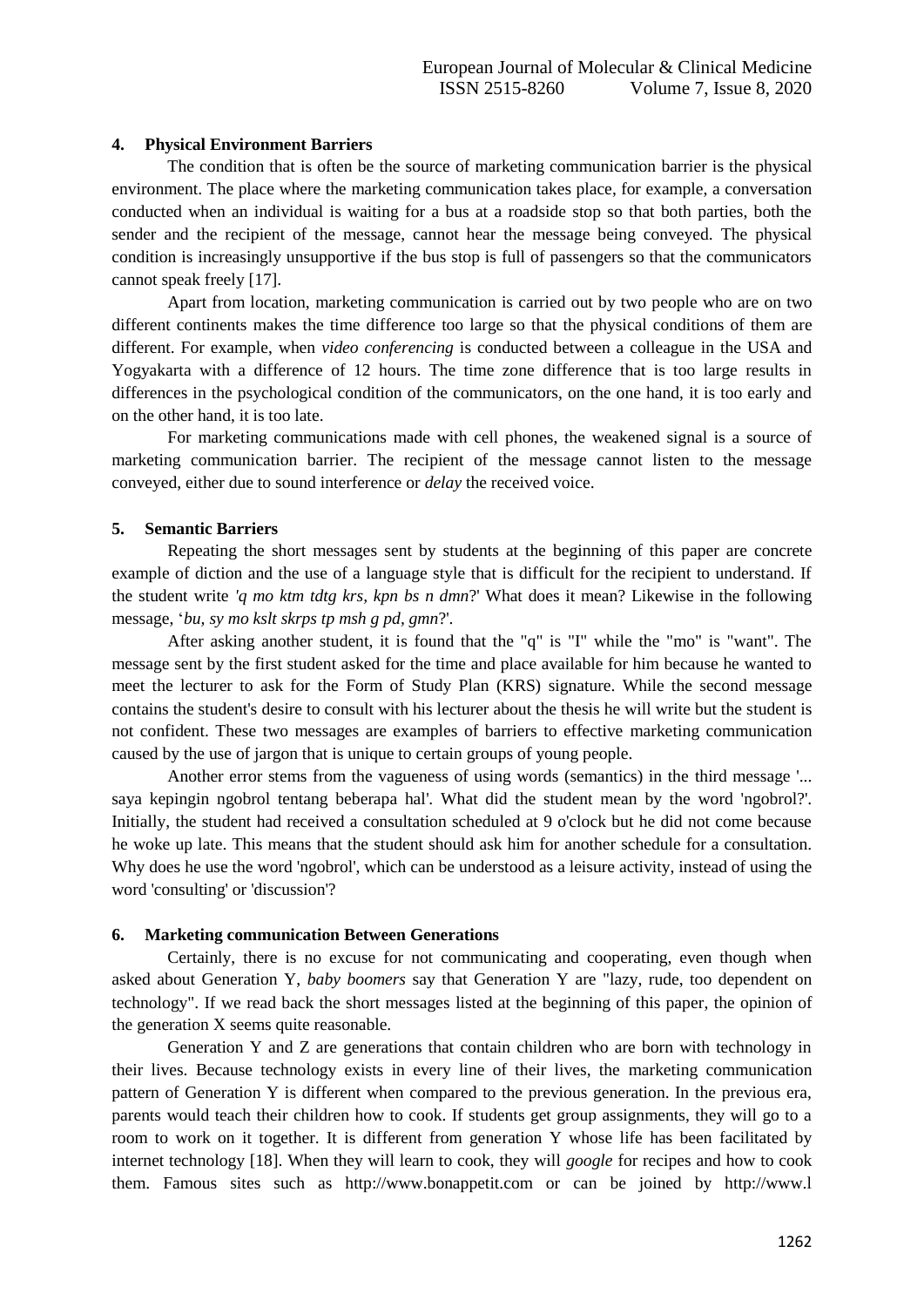langsungenak.com which can be used as a group to learn to cook together. If something is not clear they will write down the questions and someone will give the answer directly [19].

The internet is inseparable from our daily lives. The internet has changed the lifestyle of everyone. If we reread the text of short messages at the beginning of writing, has the internet made marketing communication between people less? Does marketing communication become less formal? "Not at all". The internet has only changed the tendency of individuals to communicate more on a text basis. As stated in 16, the text-based marketing communication tends to be poor and *asynchronous*.

Several things to consider when discussing intergenerational marketing communication [20]. Intergenerational views on others are very important to consider, namely:

- 1) *Baby boomers* view generation X and millennials as a group that lacks discipline and focus. Digital technology makes it easy for text marketing communication to be duplicated and disseminated.
- 2) Generation X see *baby boomers* as a group of parents who do not want to change, like to think dogmatically, sexist, defensive, and less creative. Generation X view Generation Y as arrogant children.
- 3) Generation Y view generation X as a group that lacks problem-solving skills and is slow to respond. Similar to generation X, generation Y also view *baby boomers* as parents who are difficult to change, like to think dogmatically, sexist, defensive, and less creative.

If each generation already feels the difference, a strategy to build marketing communication across generations is something that cannot be denied.

In face-to-face meetings, the following things need to be done:

- 1) Greet those who have arrived first by saying general greetings, for example, 'hello', 'good morning/afternoon / evening'
- 2) Say goodbye when leaving the meeting
- 3) Choose a word that has no double meaning, let alone offensive to other people
- 4) Listen to other people's conversations without interruption
- 5) Do not surf the internet, whether writing or reading e-mails or surfing
- 6) Avoid using cell phones, SMS, and other *instant messaging*

Fine also listed the following suggestions regarding writing messages via Internet-based marketing communication media, as follows:

- 1) Open the message with a short greeting to indicate that the message is addressed to the communicant, not a public message spread by machines
- 2) Use complete sentences
- 3) Avoid abbreviations especially for abbreviations that are not widely known
- 4) Use capital letters and punctuation in the correct places
- 5) When finished writing, we have to double-check whether the spelling is correct or incorrect
- 6) Put a name at the bottom of the message to ensure that the recipient of the message knows that the message has a sender
- 7) If you want to attach information obtained from other sources, include the source or state that the data is obtained from an accountable source.
- 8) If you are going to *share* information, including your short review so that the impression of communicating between people is maintained.

## **7. Conclusion**

Marketing communication is a method for conveying information from one source to another. By marketing communication, knowledge can be spread in all directions. Marketing communication in the technological era can be done easily and quickly. Information and marketing communication technology can almost overcome the barriers that have existed so far due to distance and time.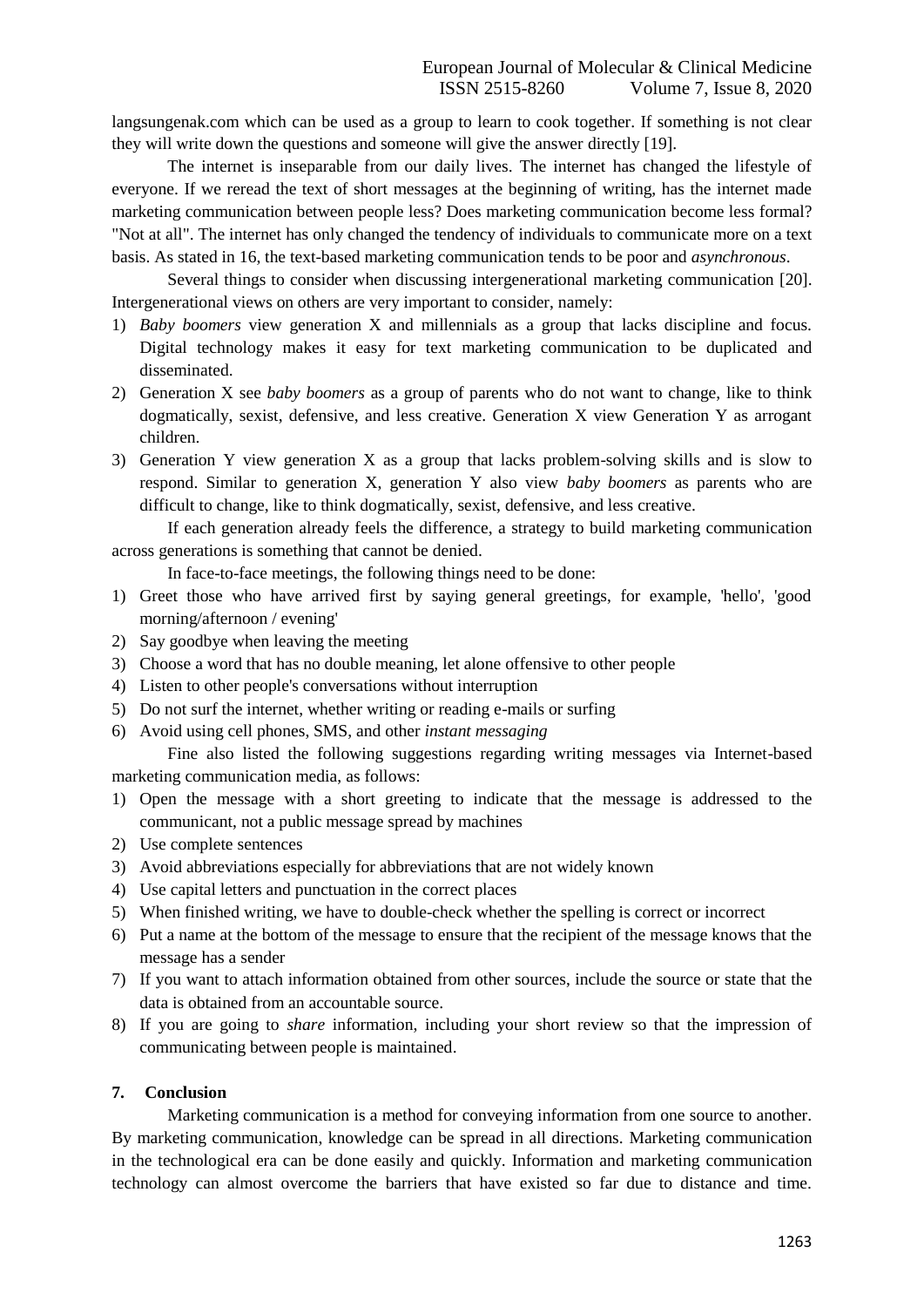Conversely, marketing communication that is carried out incorrectly can damage relationships and even brotherhood. As a weapon, it can be used to defend itself and hunt animals for its benefits. But if it is not careful, this weapon can kill your friends.

## **References**

- [1]. Katsikeas, C., Leonidou, L., & Zeriti, A. (2019). Revisiting international marketing strategy in a digital era. *International Marketing Review*.
- [2]. Camilleri, M. A. (2020). Higher education marketing communications in the digital era. *Strategic marketing of higher education in Africa. London: Routledge*.
- [3]. Camilleri, M. A. (2019). Higher education marketing: opportunities and challenges in the digital era. *Camilleri, MA (2019). Higher Education Marketing: Opportunities and Challenges in the Digital Era. Academia, 0 (16-17)*, 4-28.
- [4]. Laverie, D., Humphrey, W., Manis, K. T., & Freberg, K. (2020). THE DIGITAL ERA HAS CHANGED MARKETING: A GUIDE TO USING INDUSTRY CERTIFICATIONS AND EXPLORATION OF STUDENT PERCEPTIONS OF EFFECTIVENESS. *Marketing Education Review*, *30*(1), 57-80.
- [5]. Yoga, I. M. S., Korry, N. P. D. P., & Yulianti, N. M. D. R. (2019). Information technology adoption on digital marketing communication channel. *International journal of social sciences and humanities*, *3*(2), 95-104.
- [6]. Tong, S. C., & Chan, F. F. Y. (2020). Exploring market-oriented relations in the digital era. *Journal of Communication Management*.
- [7]. Lee, H., & Cho, C. H. (2020). Digital advertising: present and future prospects. *International Journal of Advertising*, *39*(3), 332-341.
- [8]. Lutkenhaus, R. O., Jansz, J., & Bouman, M. P. (2019). Tailoring in the digital era: stimulating dialogues on health topics in collaboration with social media influencers. *Digital health*, *5*, 2055207618821521.
- [9]. Kim, J., Kang, S., & Lee, K. H. (2019). Evolution of digital marketing communication: Bibliometric analysis and network visualization from key articles. *Journal of Business Research*.
- [10]. Kerguignas, J. Y. (2020). Marketing Strategy Formation in the Digital Era: Studies from France and China. *China Media Research*, *16*(1).
- [11]. Muniesa, R. L., & Giménez, C. G. (2020). The Importance of the Loyalty of Fashion Brands through Digital Marketing. *Journal of Spatial and Organizational Dynamics*, *8*(3), 230-243.
- [12]. Ansong, E., & Boateng, R. (2019). Surviving in the digital era–business models of digital enterprises in a developing economy. *Digital Policy, Regulation and Governance*.
- [13]. Wereda, W., & Woźniak, J. (2019). Building Relationships with Customer 4.0 in the Era of Marketing 4.0: The Case Study of Innovative Enterprises in Poland. *Social Sciences*, *8*(6), 177.
- [14]. Maseleno, A., Huda, M., Jasmi, K. A., Basiron, B., Mustari, I., Don, A. G., & bin Ahmad, R. (2019). Hau-Kashyap approach for student's level of expertise. *Egyptian Informatics Journal*, *20*(1), 27-32.
- [15]. MULLATAHIRI, V., & Ukaj, F. (2019). The Effects of E-marketing Communications on Brand Loyalty: The Case of Mobile Telephone Operators in Kosovo. *Journal of Distribution Science*, *17*(6), 15-23.
- [16]. Kembau, A. S., Supit, V., & Langi, C. (2019, October). Implementation of Integrated Marketing Communication (IMC) In Higher Education as An Adaptive Move in The Era of Industrial Revolution 4.0: A Case Study in Manado State Polytechnic. In *Journal of International Conference Proceedings* (Vol. 2, No. 2, pp. 7-18).